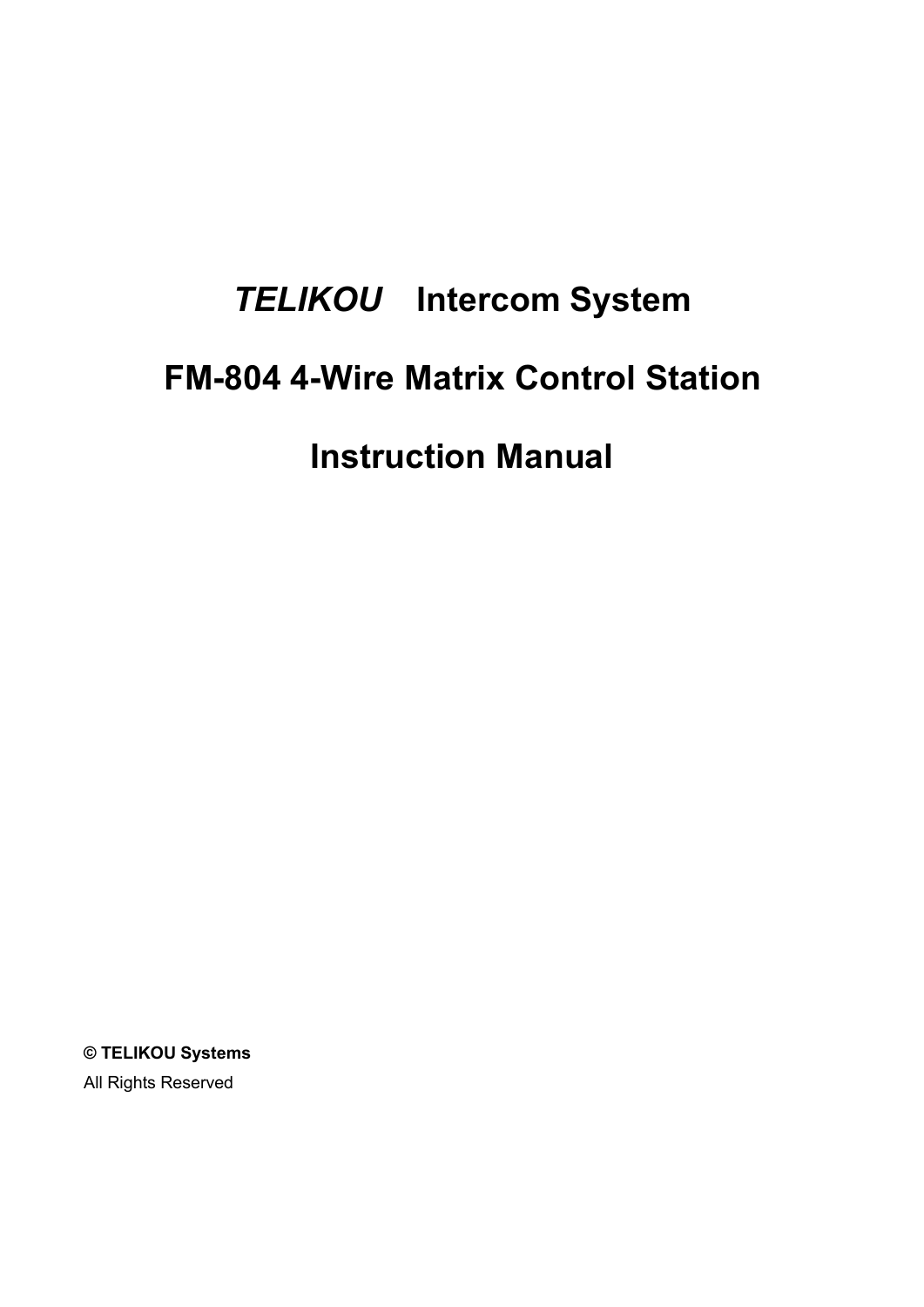#### **I. Introduction**

Thank you for choosing TELIKOU intercom product. FM-804 is a eight channel four wire matrix control station, the maximum can constitute 9 points full-duplex distributed intercom system, if coupled with TELIKOU four wire extension unit, it can reach 17 points. FM-804 main station is suitable for television station, communication center, UB truck, live performance and any other environment which requires communication. We recommend you read through this manual to better understand the functions of FM-804.

This system adopts wired connection, and has following features, stable and reliable performance, flexible configuration, full-duplex communication, clear and loud communication sound, easy operation, and strong noise resistance.

#### **II. Basic operations**



#### **Front Panel**

#### **1. Panel Mic Connector**

6.35mm unbalanced microphone jack. The microphone type can be dynamic or electric. The definition of 6.35mm plug is as follow:

- T-- Mic Hot R-- Mic Common
	-



#### **2. Headset connector**

S-- Shield

4-pin XLR Male or 5-pin XLR Female EARPHONE: Dynamic 50-2000 ohm MICROPHONE: Dynamic 100-600 ohm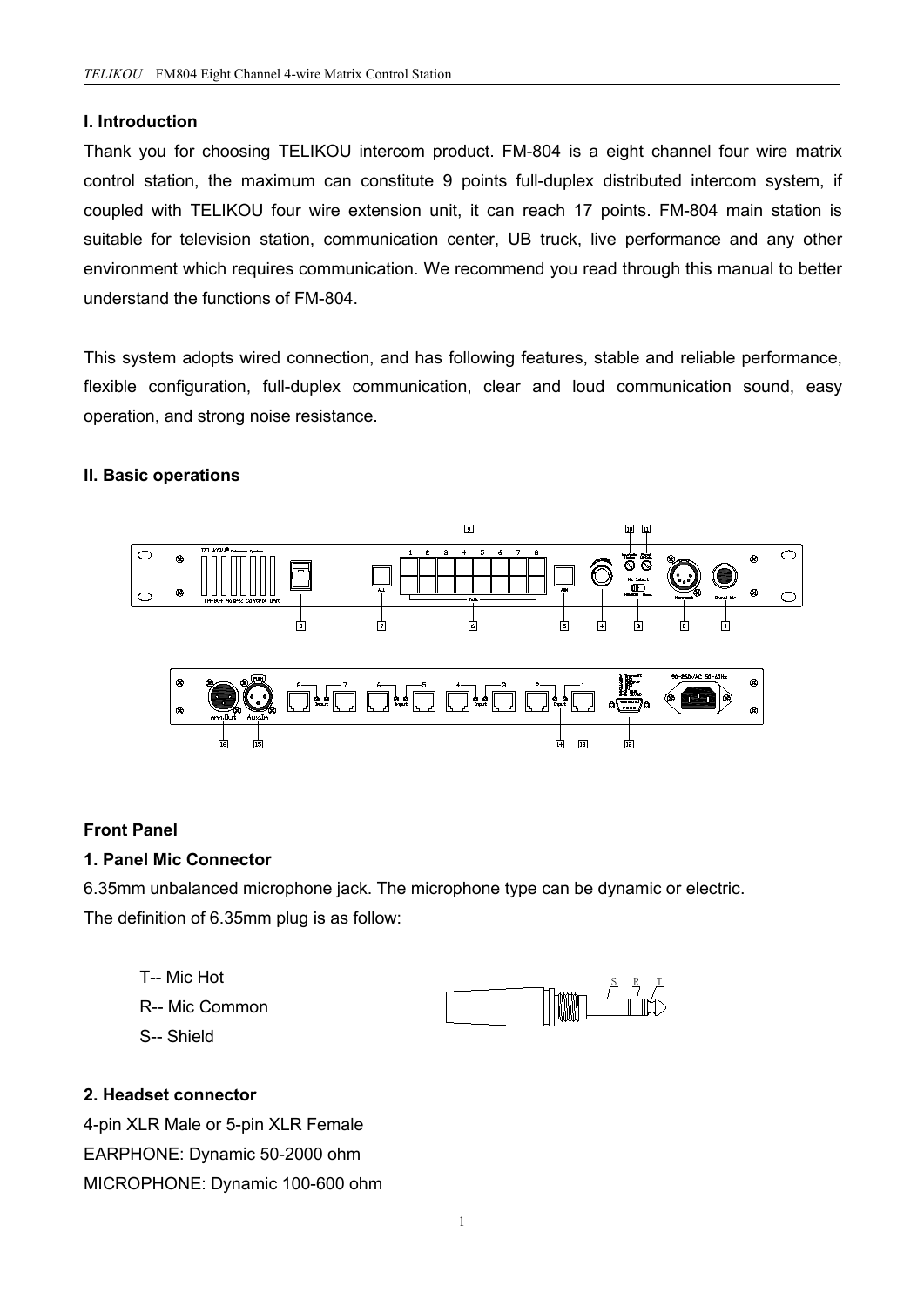The wiring of headset is as follow:

Pin 1 -- Mic. common Pin 2 -- Mic. hot Pin 3 -- headphone+ Pin 4 -- headphone- Pin 5 -- Null

#### **3. Microphone Select Switch**

Microphone select switch is used to select panel microphone or headset microphone.

#### **4.Listen Level Control**

Use this control to adjust the audio level which heard from FM-804 headset or panel speaker by clockwise or counterclockwise direction.

#### **5. ANN. Button**

Send the activated microphone signal to ANN. Out connector which is at rear panel.

#### **6. Talk & Talk LED**

Button 1~8 corresponds to 1~8 channel. Press "TALK" button sent microphone signal to the corresponding channel. It also lights its embedded LED and "LISTEN" button. Meanwhile a call signal is sent into the channel.

Button operation mode:

PTT -- Hold the button Latch -- Quick click the button. Press the button again will release the function.

### **7. ALL**

Press this button. All "TALK", "LISTEN" and "ANN" button are connected at same time.

#### **8. Power (Power/Power LED)**

This red LED will light when power supply switch is on.

## **9. Listen & Listen LED**

Button 1~8 corresponds to 1~8 channel. Press the button to monitor the corresponding channel. The embedded LED lights.

There is call signal from channel, LISTEN function is activated and listen LED lights.

Button operation mode:

PTT -- Hold the button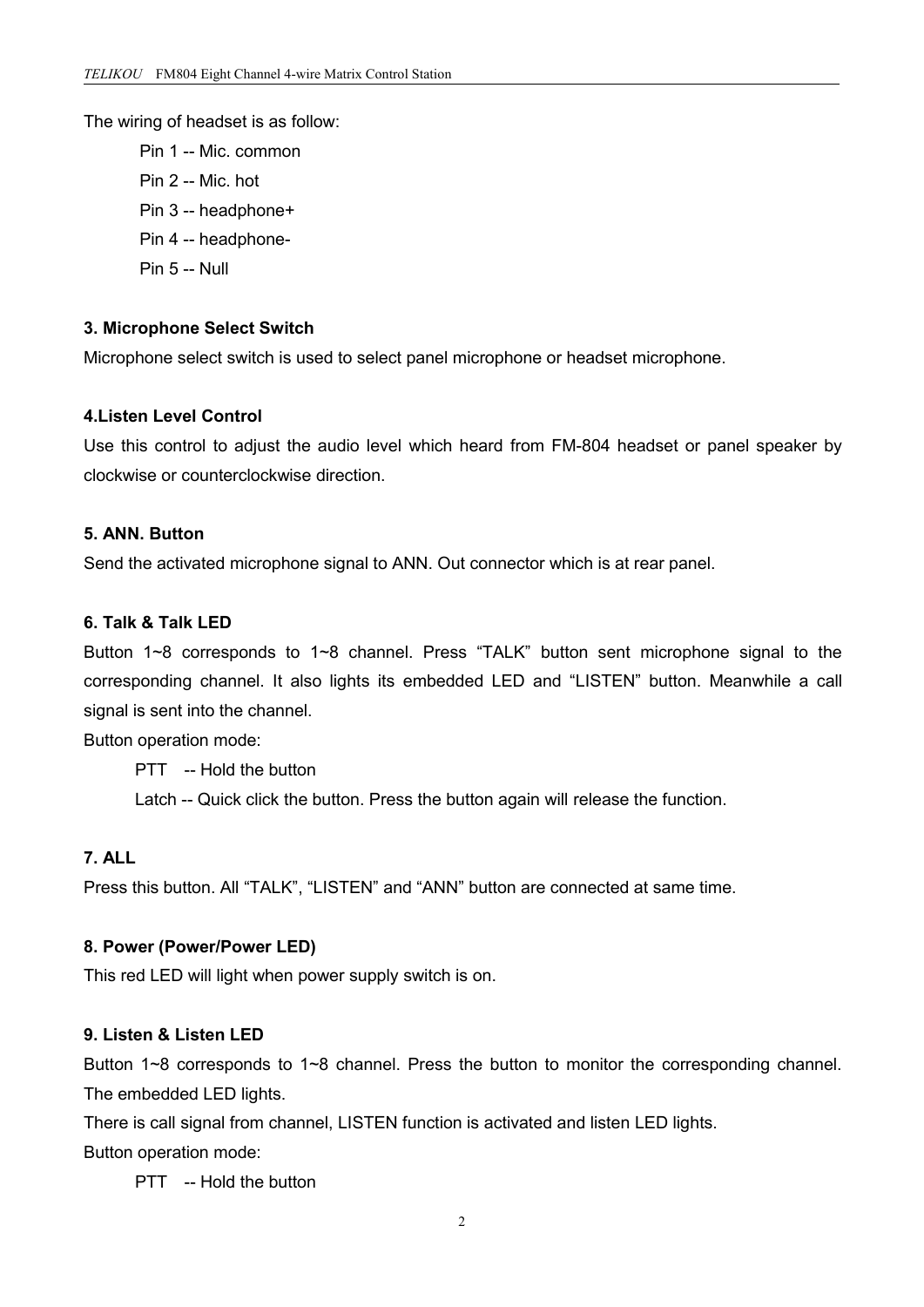Latch -- Quick click the button. Press the button again will release the function.

#### **10. Aux Level Control**

Adjust external audio level which goes into FM-804 by clockwise or counterclockwise direction

#### **11.Panel Mic Gain**

It is used to adjust the panel microphone gain. It has preset with electret microphone.

#### **12. Extension Connector (DB9)**

If station number is more than 9 in a system. An extension FM-804 can be connected through this DB9 connector to make a 16 ports station. The max numbers of FM-804 in the system will be 17. The definition of connector is as follow

Pin 1 --- Audio Output Pin 2 --- Ground Pin 3 --- Audio In Pin 4 --- Ground Pin 5 --- Control Signal Pin 6 --- Ground Pin 7 --- Ground Pin 8 --- 12V/1A DC Pin 9 --- 12V/1A DC

The extension FM-804 station can be powered by this DB9 connector.

#### **13. Intercom Line connector**

RJ-45 connector. The pin out of connectors is as follows:

Pin 1 --- Analog Ground

Pin 2 --- 12+VDC

Pin 3 --- Audio Input +

Pin 4 --- Audio Output +

Pin 5 --- Audio Output -

Pin 6 --- Audio Input -

Pin 7 --- Control Signal

Pin 8 --- Digital Ground

Note: When connect to any other TELIKOU 4-wire device. The RJ-45 connection cable should be made as follow.

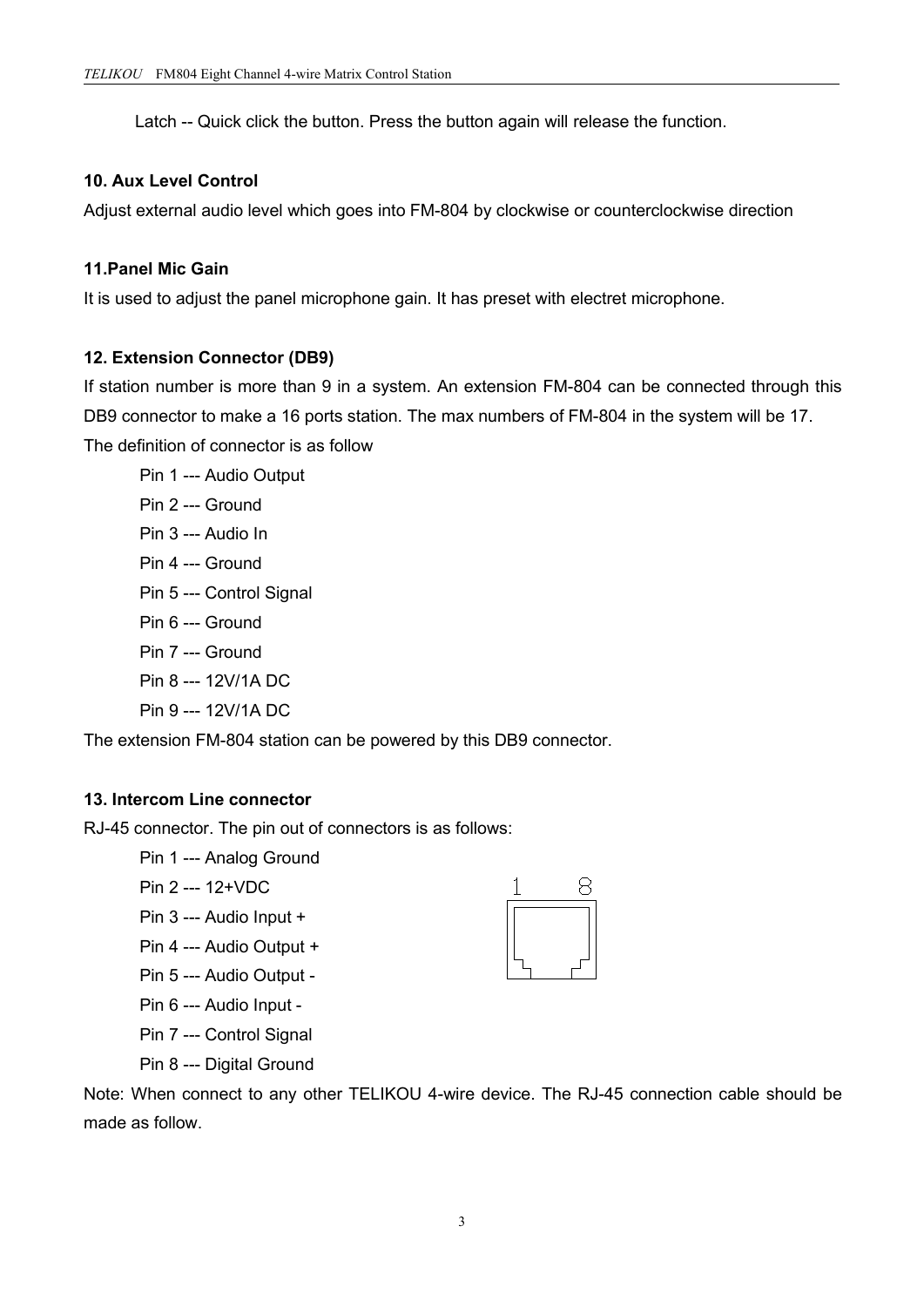

## **14. Input Audio Gain Adjustment**

The standard audio level is 1Vp-p. If input audio level is not proper, this knob is used to adjust the audio gain.

**Note:** Must open the top cover to reach this top potentiometer. This W4 potentiometer is located at the middle of circuit board. Turns potentiometer W4 by clock-wise direction with screw driver. The audio level of channel 1-8 changes at same time. The audio level is 1Vp-p by factory set.

# **15. AUX Input**

The external audio signal is sent into intercom line through this connector.

XLR-3F Pin out is as follow:

| Pin 1 --- Ground |                           |
|------------------|---------------------------|
|                  | Pin $2$ --- Audio Input + |

Pin 3 --- Audio Input -

# **16. Announce Out**

It sent microphone signal out through this connector.

XLR-3M Pin out is as follows:

Pin 1 --- Common (Shield)

Pin 2 --- Audio Output +

Pin 3 --- Audio Output -

# **III**:**Troubleshooting**

| <b>Problem</b> | Cause                                    | <b>Solution</b>                |
|----------------|------------------------------------------|--------------------------------|
| Power LED      | Short circuit inside                     | Send them to dealer for        |
| wink           |                                          | repairing                      |
| Excessive      | 1. High DC resistance at cable end.      | 1. Press and connect the RJ-45 |
| crosstalk      | 2. Headset cables are not well connected | plug again                     |
|                |                                          | 2. Check and connect again     |
| Hum or         | 1. Without connecting to ground or bad   | 1. Do earthing well.           |